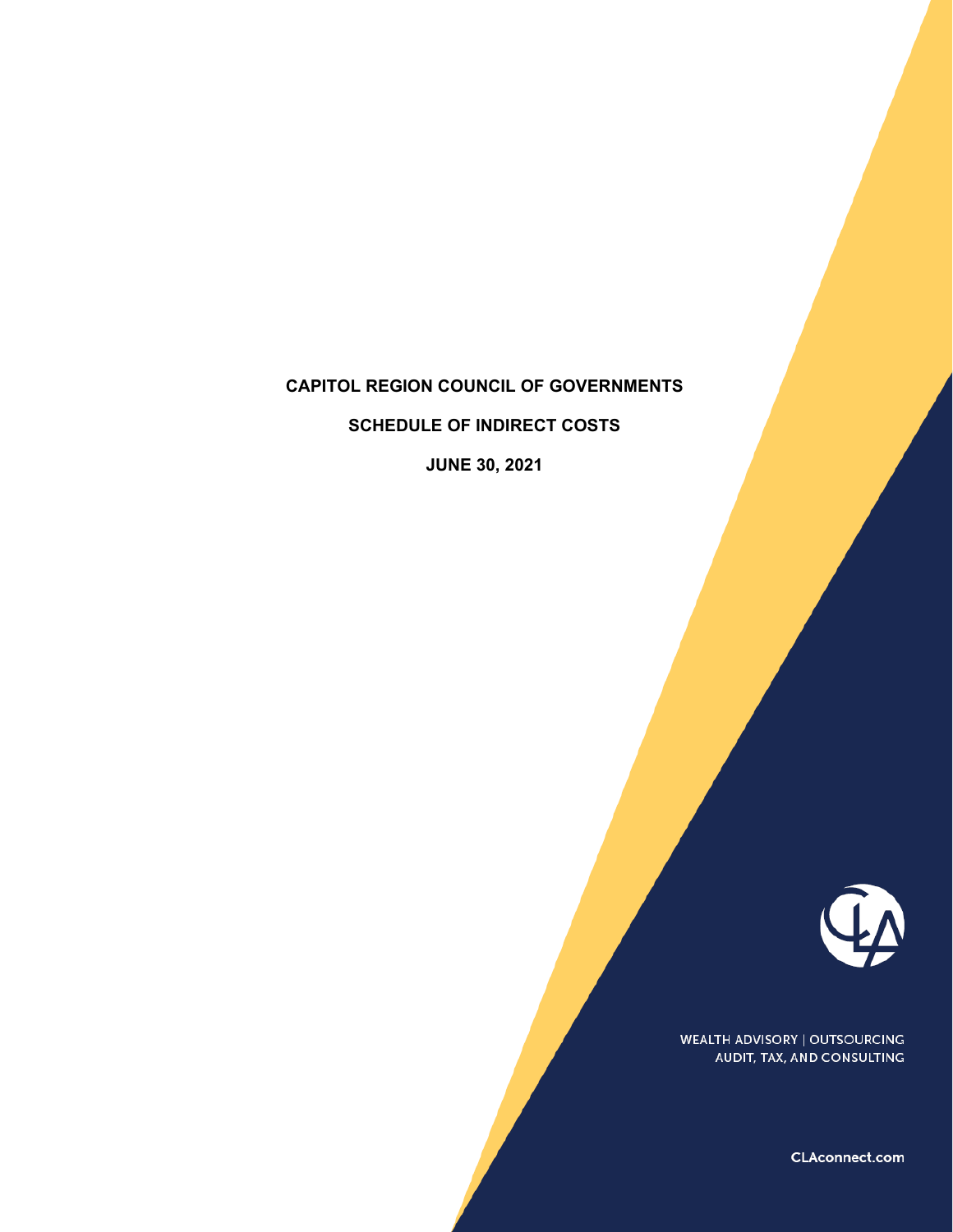# **TABLE OF CONTENTS**

| Independent Auditors' Report                                | $1 - 2$ |
|-------------------------------------------------------------|---------|
| Schedule of Indirect Costs for the Year Ended June 30, 2021 | 3       |
| Notes to Schedule of Indirect Costs                         | 4       |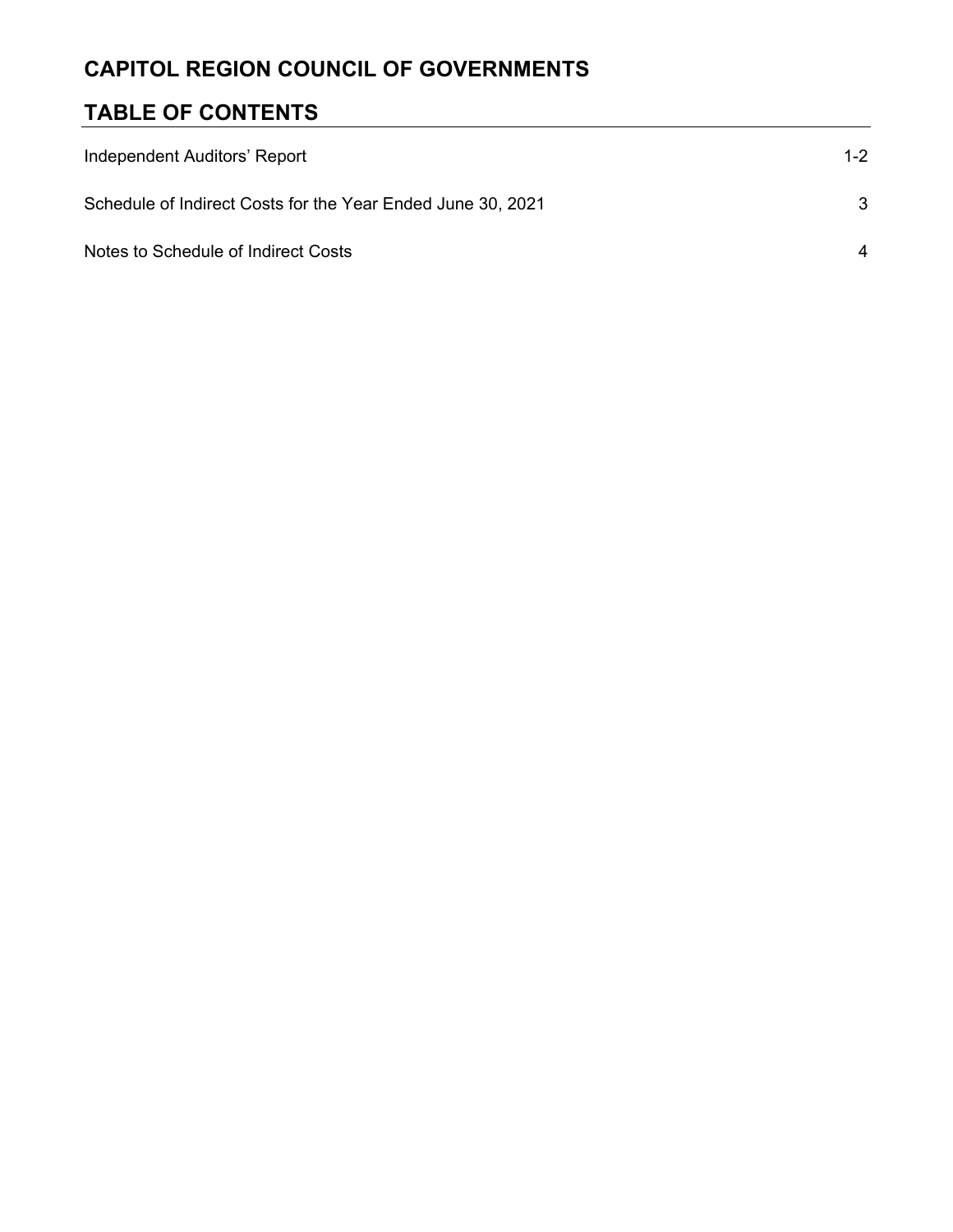

**CliftonLarsonAllen LLP CLAconnect.com**

## **Independent Auditors' Report**

Audit Committee Capitol Region Council of Governments Hartford, Connecticut

We have audited the accompanying schedule of indirect costs (schedule) of Capitol Region Council of Governments (CRCOG) for the year ended June 30, 2021, and the related notes to the schedule.

#### **Management's Responsibility for the Schedule**

Management is responsible for the preparation and fair presentation of the schedule in accordance with the reporting provisions prescribed by Title 2 U.S. *Code of Federal Regulations* Part 200, *Uniform Administrative Requirements, Cost Principles, and Audit Requirements for Federal Awards* (Uniform Guidance) as described in Note 2. Management is also responsible for the design, implementation, and maintenance of internal control relevant to the preparation and fair presentation of the schedule that is free from material misstatement, whether due to fraud or error.

## **Auditor's Responsibility**

Our responsibility is to express an opinion on this schedule based on our audit. We conducted our audit in accordance with auditing standards generally accepted in the United States of America and the standards applicable to financial audits contained in *Government Auditing Standards*, issued by the Comptroller General of the United States. Those standards require that we plan and perform the audit to obtain reasonable assurance about whether the schedule is free from material misstatement.

An audit involves performing procedures to obtain audit evidence about the amounts and disclosures in the schedule. The procedures selected depend on the auditor's judgment, including the assessment of the risks of material misstatement of the schedule, whether due to fraud or error. In making those risk assessments, the auditor considers internal control relevant to the entity's preparation and fair presentation of the schedule in order to design audit procedures that are appropriate in the circumstances, but not for the purpose of expressing an opinion on the effectiveness of the entity's internal control. Accordingly, we express no such opinion. An audit also includes evaluating the appropriateness of accounting policies used and the reasonableness of significant accounting estimates made by management, as well as evaluating the overall presentation of the schedule.

#### **Opinion**

In our opinion, the schedule referred to above presents fairly, in all material respects, the direct labor, fringe benefits and general overhead of CRCOG for the year June 30, 2021 on the basis of accounting described in Note 2.



CLA is an independent member of Nexia International, a leading, global network of independent accounting and consulting firms. See nexia.com/member-firm-disclaimer for details.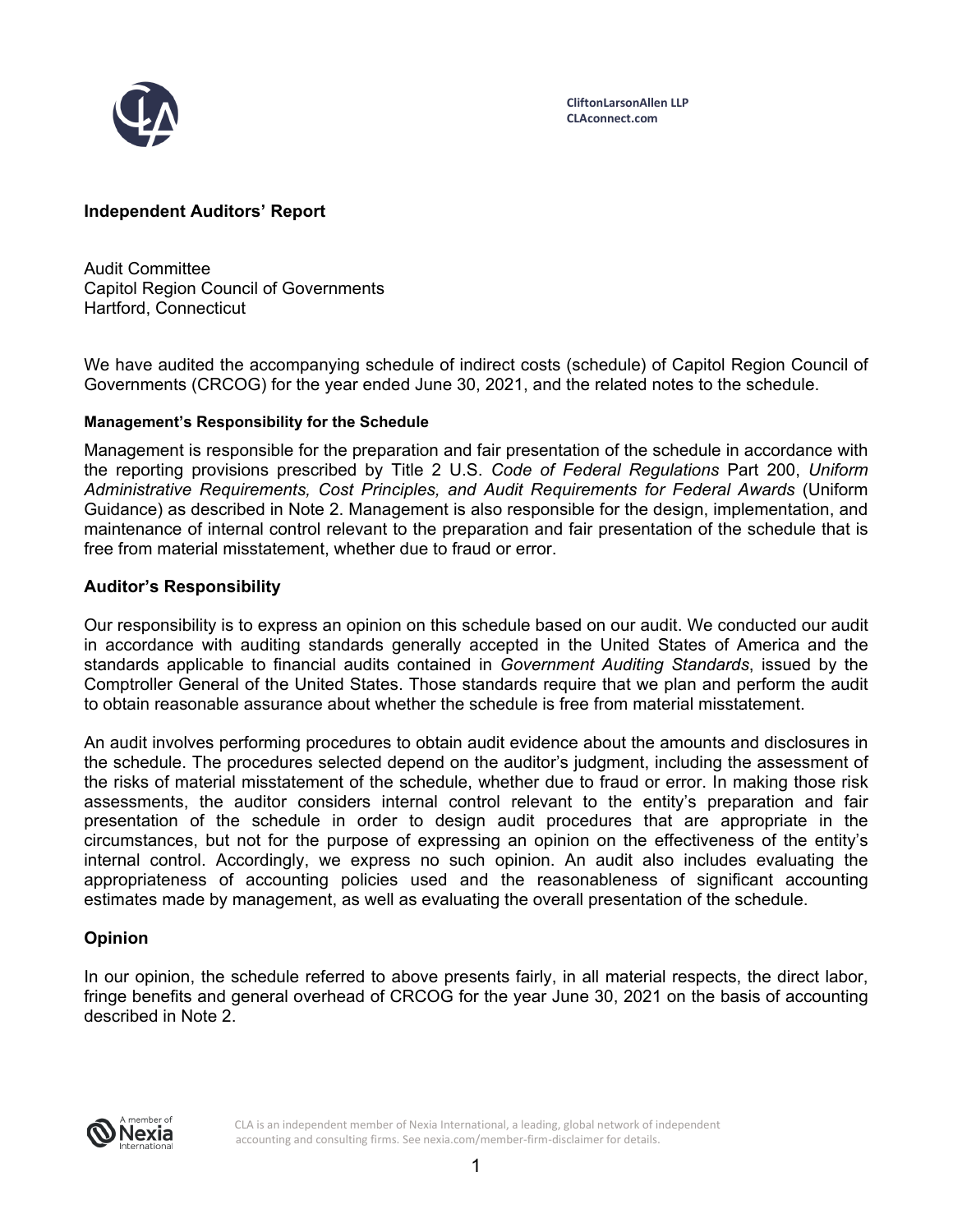## **Basis of Accounting**

We draw attention to Note 2 of the schedule, which describes the basis of accounting. The accompanying schedule was prepared on a basis of accounting practices prescribed by Title 2 U.S. *Code of Federal Regulations* Part 200, *Uniform Administrative Requirements, Cost Principles, and Audit Requirements for Federal Awards* (Uniform Guidance), as discussed in Note 2, and is not intended to be a presentation in conformity with accounting principles generally accepted in the United States of America. Our opinion is not modified with respect to this matter.

#### **Restriction on Use**

This report is intended for the information and use of the Audit Committee and management of CRCOG and the State of Connecticut Department of Transportation and is not intended to be and should not be used by anyone other than these specified parties.

## **Other Reporting Required by** *Government Auditing Standards*

In accordance with *Government Auditing Standards*, we have also issued our report dated December 28, 2021 on our consideration of the Capitol Region Council of Governments' internal control over financial reporting and on our tests of its compliance with certain provisions of laws, regulations, contracts, and grant agreements and other matters. The purpose of that report is solely to describe the scope of our testing of internal control over financial reporting and compliance and the results of that testing, and not to provide an opinion on the effectiveness of Capitol Region Council of Governments' internal control over financial reporting or on compliance. That report is an integral part of an audit performed in accordance with *Government Auditing Standards* in considering the Capitol Region Council of Governments' internal control over financial reporting and compliance.

Viifton Larson Allen LLP

**CliftonLarsonAllen LLP** 

West Hartford, Connecticut December 28, 2021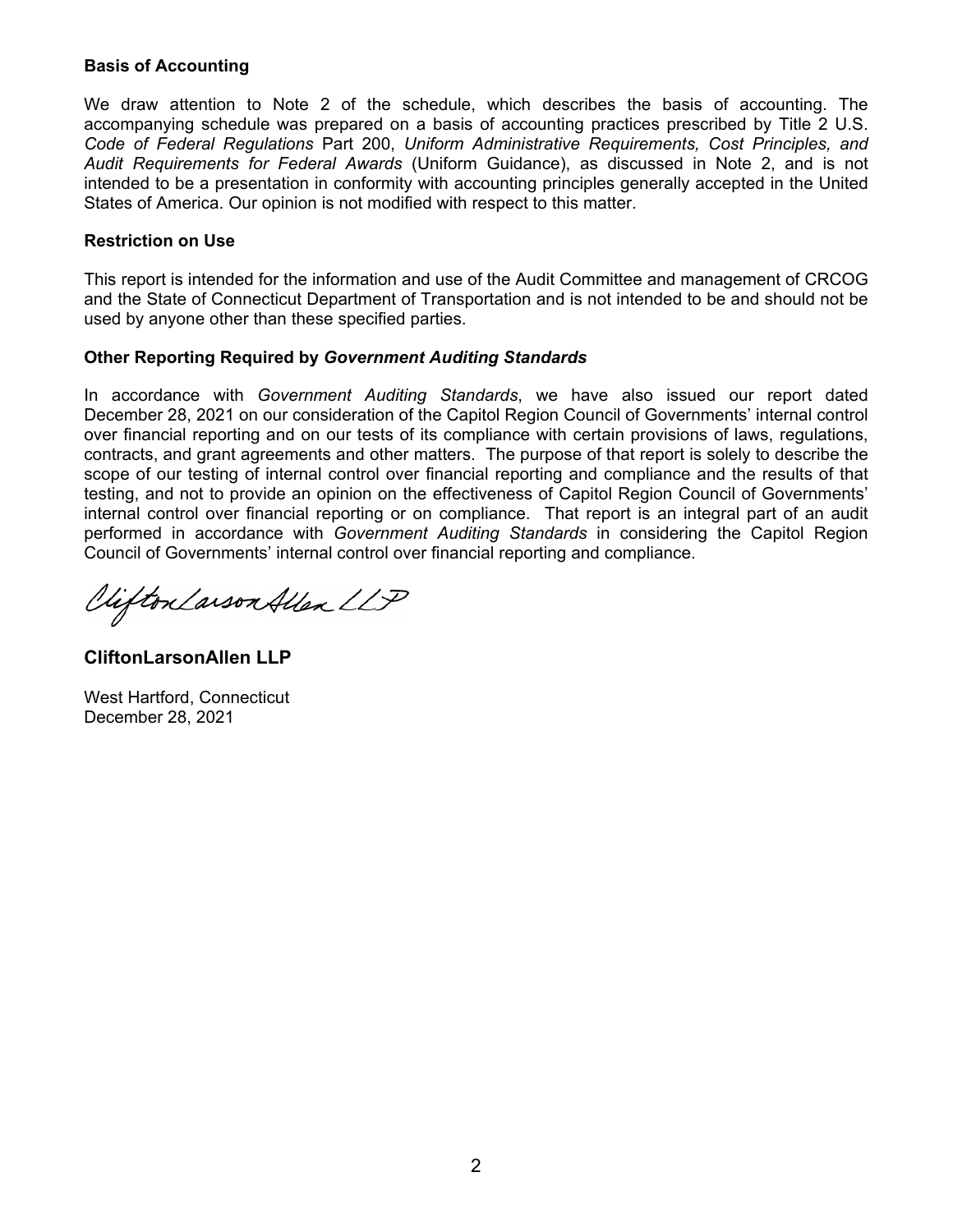# **FOR THE YEAR ENDED JUNE 30, 2021 CAPITOL REGION COUNCIL OF GOVERNMENTS SCHEDULE OF INDIRECT COSTS**

| Indirect costs:                                   |       |           |  |
|---------------------------------------------------|-------|-----------|--|
| Management support salaries                       | \$    | 384,285   |  |
| Fringe benefits and payroll taxes                 |       | 740,501   |  |
| Compensated absences                              |       | 240,424   |  |
| Rent, maintenance and utilities                   |       | 137,315   |  |
| Accounting, audit and pension services            |       | 18,800    |  |
| Insurance                                         |       | 35,162    |  |
| Employee merit program                            |       | 39,154    |  |
| Office supplies and expense                       |       | 8,853     |  |
| Postage                                           |       | 1,021     |  |
| Reproduction and printing                         |       | 5,242     |  |
| Payroll processing                                |       | 6,586     |  |
| Equipment maintenance                             |       | 4,253     |  |
| <b>Computer services</b>                          |       | 21,548    |  |
| Telephone                                         |       | 11,525    |  |
| <b>Publication and dues</b>                       | 7,372 |           |  |
| Legal services                                    | 1,034 |           |  |
| Pension administration                            | 4,250 |           |  |
| Section 125 Admin                                 |       | 941       |  |
| <b>Total indirect costs</b>                       |       | 1,668,266 |  |
| Depreciation and amortization expenses allocation |       | 16,611    |  |
| Total                                             |       | 1,684,877 |  |
| <b>Total payroll</b>                              | \$    | 1,833,092 |  |
| Less indirect payroll                             |       | 384,285   |  |
| Less compensated absences                         |       | 240,424   |  |
| <b>Payroll Base</b>                               | \$    | 1,208,383 |  |
| <b>Indirect Cost Rate</b>                         |       | 139.43%   |  |

The accompanying notes are an integral part of this schedule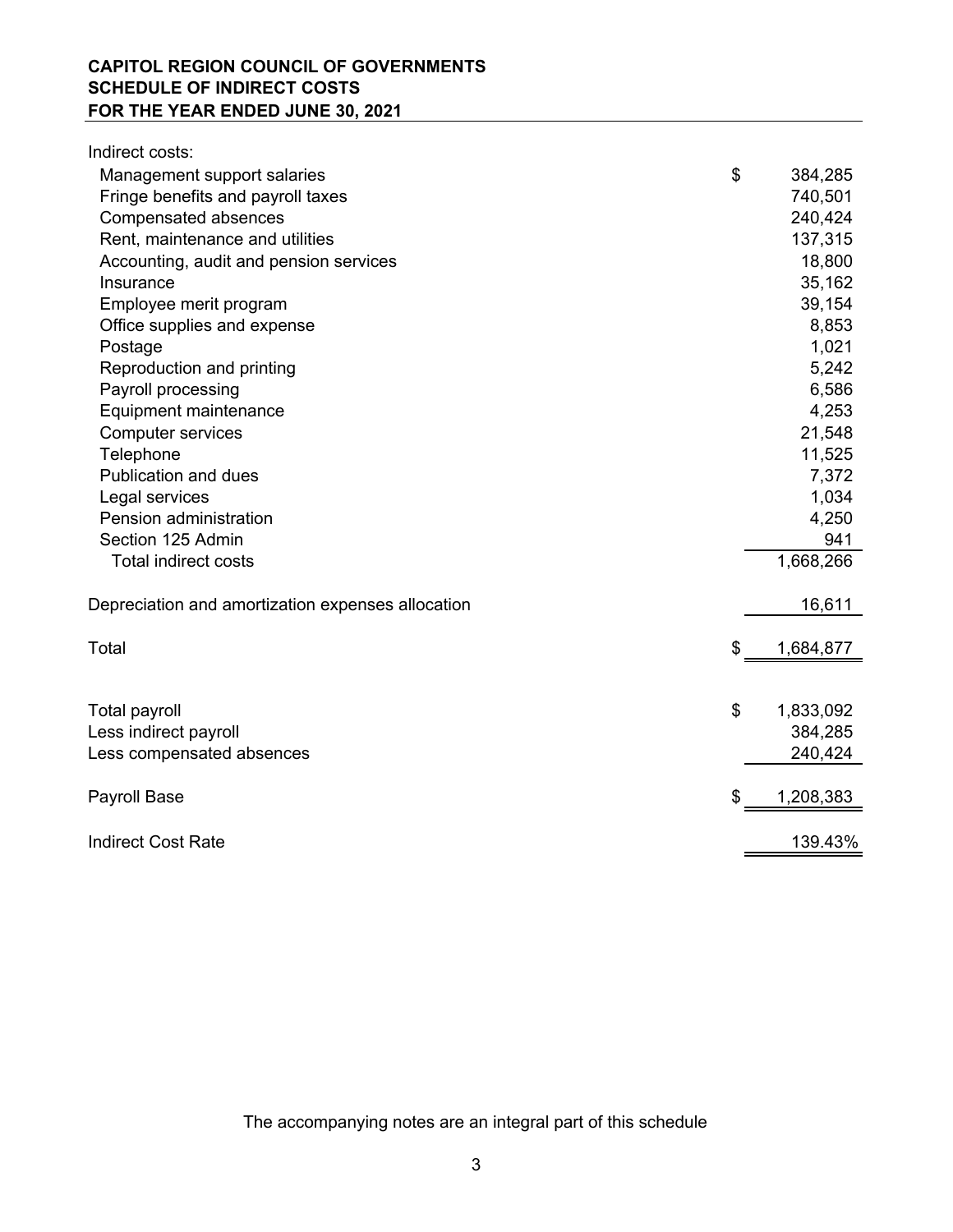# **1. DESCRIPTION OF ENTITY**

Capitol Region Council of Governments (CRCOG) was established on January 28, 1976 and organized under the laws of the state of Connecticut in accordance with General Statutes Sections 4-124i through 4-124p and Special Act No. 73-79 of the Connecticut General Assembly.

CRCOG is considered to be a legally separate organization under a joint venture agreement with the member municipalities. CRCOG has the right to enter into legal contracts and incur its own debt. CRCOG's mission, as a regional planning agency, is to provide a centralized agency responsible for coordinating regional planning activities that benefit its members. CRCOG has the authority to apply for federal and state funds to further the activities and purpose of the agency.

Each member community appoints representatives to sit on CRCOG's Policy Board. The Policy Board is responsible for establishing and approving CRCOG policies, resolutions and annual budget. Member assessments are charged on a per capita basis and approved by the Policy Board.

# **2. BASIS OF ACCOUNTING AND DESCRIPTION OF ACCOUNTING SYSTEMS**

CRCOG's policy is to prepare its schedule of indirect costs (the Schedule) on the basis of accounting practices prescribed by Subpart E of Title 2 U.S. *Code of Federal Regulations* Part 200, *Uniform Administrative Requirements, Cost Principles, and Audit Requirements for Federal Awards* (Uniform Guidance). Accordingly, the Schedule is not intended to present the costs of CRCOG in conformity with accounting principles generally accepted in the United States of America.

## **3. BASIS OF PRESENTATION**

The Schedule presents indirect expenses and rate recalculation for CRCOG for the year ended June 30, 2021.

Criteria used for determining allowable costs and the method of rate calculation are Subpart E - Cost Principles of Title 2 U.S. *Code of Federal Regulations* Part 200, *Uniform Administrative Requirements, Cost Principles, and Audit Requirements for Federal Awards* (Uniform Guidance).